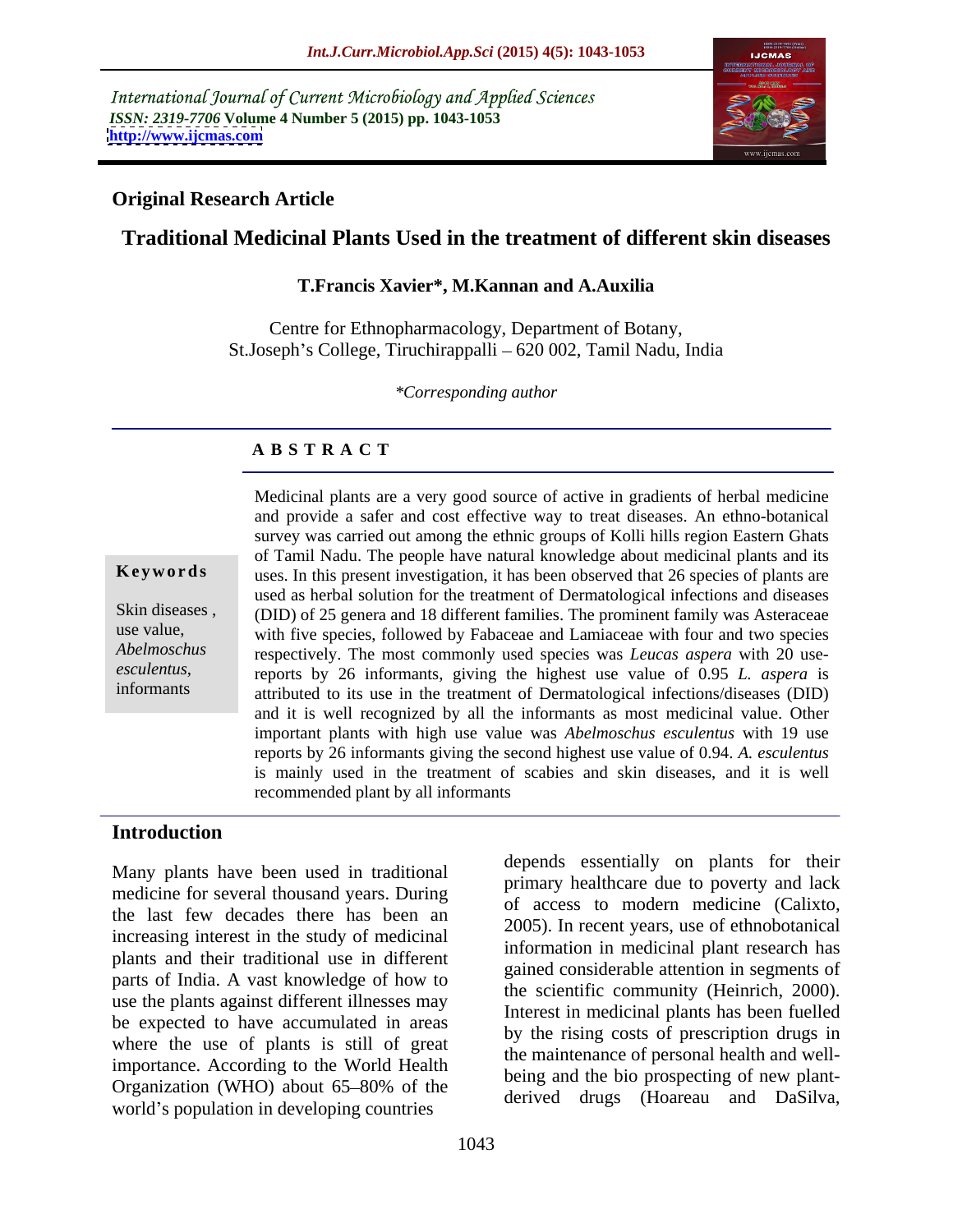1999).Historically all medicinal preparations plant, plant part used for curing, method of were derived from plants, whether in the preparation, any other plants agents used as simple form of plant parts or in the more complex form of crude extracts, mixtures, etc. The primary benefits of using plant derived medicines are that they are relatively safer than synthetic alternatives, offering **Aliment category** profound therapeutic benefits and more affordable treatment (Iwu et al., 1999). About 200 years ago our pharmacopoeia was dominated by herbal medicines (Ernst, reported ailments were categorized in 2005) and almost 25% of the drugs prescribed worldwide were come from plants. Of the 252 drugs considered as basic and essential by the WHO, 11% are exclusively of plant origin and a significant number are synthetic drugs obtained from natural pre-cursors. Hence, the present was The informant consensus factor  $(F_{ic})$  was carried out with an aim to document used to see if there was agreement in the use medicinal plants of Kolli hills region of of plants in the ailment categories between Eastern Ghats of Tamil Nadu for various the plant users in the study area. The  $F_{ic}$  was

### **Materials and Methods**

#### **Data collection**

knowledgeable person, old age men and the interview local names, useful part of the plant, method of drug preparation and to cross check the information provided by the other tribal practitioners during the earlier visits. The collected specimens were identified and authenticated with the help of Use value (UV) valid references (Henry *et al.,* 1987; Gamble and Fisher, 1935; and Bor, 1960 and further The relative importance of each plant validated through herbarium referencing at the Department of Botany, St. Joseph's College. Information gathered from the traditional healers on local name of the

ingredients, mode of administration and etc. were recorded for collected traditional medicinal plant.

#### **Aliment category**

Based on the information obtained from the traditional healers in the study area, all the Dermatological infection/diseases (DID)

### **Data analysis**

#### **Informant consensus factor (Fic)**

skin diseases. calculated using the following formula (Heinrich et al., 1998):

$$
Fic = \frac{Nur - Nt}{Nur - 1}
$$

Ethno-botanical data were collected through  $\mathbf{W}$  Where  $\mathbf{N}_{\text{ur}}$  refers to the number of usesurvey during November 2012 to October reports for a particular ailment category and 2013 with traditional healers, local  $N_t$  refers to the number of taxa used for a traditional healers in the field trips. During informants. The product of this factor ranges dosage. The learn part was investigated to a large proportion of the informants. A low get information from local people and also value indicates that the informants disagree particular ailment category by all from 0 to 1. A high value (close to 1.0) indicates that relatively few taxa are used by on the taxa to be used in the treatment within a category of illness.

## **Use value (UV)**

species known locally to be used as herbal remedy is reported as use value (UV) and it was calculated using the following formula (Phillips et al., 1994):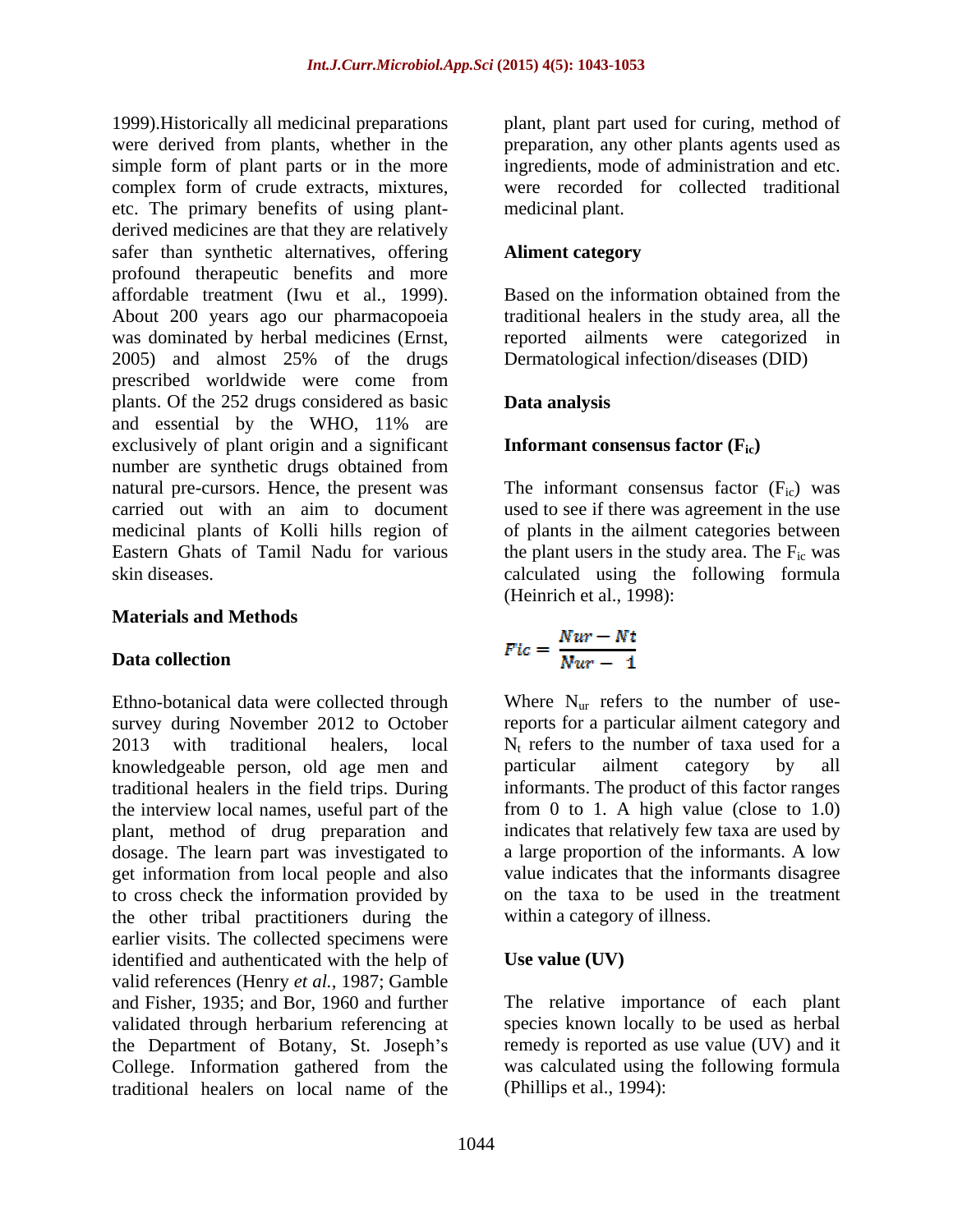$$
UV=\frac{\sum U}{n}
$$

$$
FL(\%) = \frac{Np}{N} \times 100
$$

Where  $N_p$  is the number of use-reports cited

families, (Table 3 ) Plants of families Asteraceae (5 species), Fabaceae(3 species), and Lamiaceae (2 species) was largely The preparation and utilization of plant parts represented. The rest of the 15 families were grouped into five categories. Of these,

Where UV is the use value of a species, U is first time. The population use herbal the number of use-reports cited by each remedies for the treatment of dermatological informant for a given plant species and n is infections and diseases. The people have a the total number of informants interviewed long history of traditional uses of plants. for a given plant. The UV is helpful in Traditional medicine is still widely practiced determining the plants with the highest use throughout the region; it is now fast (most frequently indicated) in the treatment disappearing due to modernization. Most of of an ailment. UVs are high when there are time drug is utilized in the fresh or dried many use-reports for a plant and low when state. It is found that the leafy crude drug there are few reports related to its use. preparation are mostly recommended as Fidelity level (FL) stem or bark, seeds & fruits, flower, root, To determine the most frequently used plant frequently used preparations being paste, species for treating a particular ailment powder, raw plant, juice, and decoction. The category by the informants of the study area, methods and period of administration may we calculated the fidelity level (FL). The FL be widely different. Some remedies consist was calculated using the following formula of single herbs but more than two herbs are (Friedmen*et al*., 1986): reported in several preparations. In the for a given species for a particular ailment were leaves (52%) followed by stem bark category and N is the total number of use-(10%), whole plant (10%), fruit seeds (7%), reports cited for any given species. flower (7%), stem (4%), roots (3%), Generally, high FLs are obtained for plants rhizome (3%) and tuber (3%), in many for which almost all use-reports refer to the preparations more than one part of the same same way of using it, whereas low FLs are species generally leaves, stem bark and obtained for plants that are used for many tubers are used in various drug preparations. different purposes (Srithi et al., 2009). This report is in accordance with the **Result and Discussion** Arshad et al, 2014; Cornara, 2009. In the In this study, it was noted that (Table 1) 26 frequently in the drug preparation next to plant species are used as herbal solution for leaves. This report is disagreement with the the treatment of dermatological infections studies done by Ahmad et al., 2014 in chail and diseases, Of 25 genera and 18 different valley of Pakistan where whole plant used plants were herbs, 5 tree species, 2 plants are shrubs, 2 plants are under shrub and 1 is liana. Most of the remedies are reported for ethno medicine and followed by entire plant, stem or bark, seeds & fruits, flower, root, stem, rhizome and tuber. The most present investigation, we observed that almost all parts of the different plant species were used against dermatological infections and diseases. (Table 2) The most commonly used plant species in herbal drug preparation previous ethnobotanical studies made by present survey, whole plants are also used less frequently.

recorded one species only. Among them, 16 most commonly used method of preparation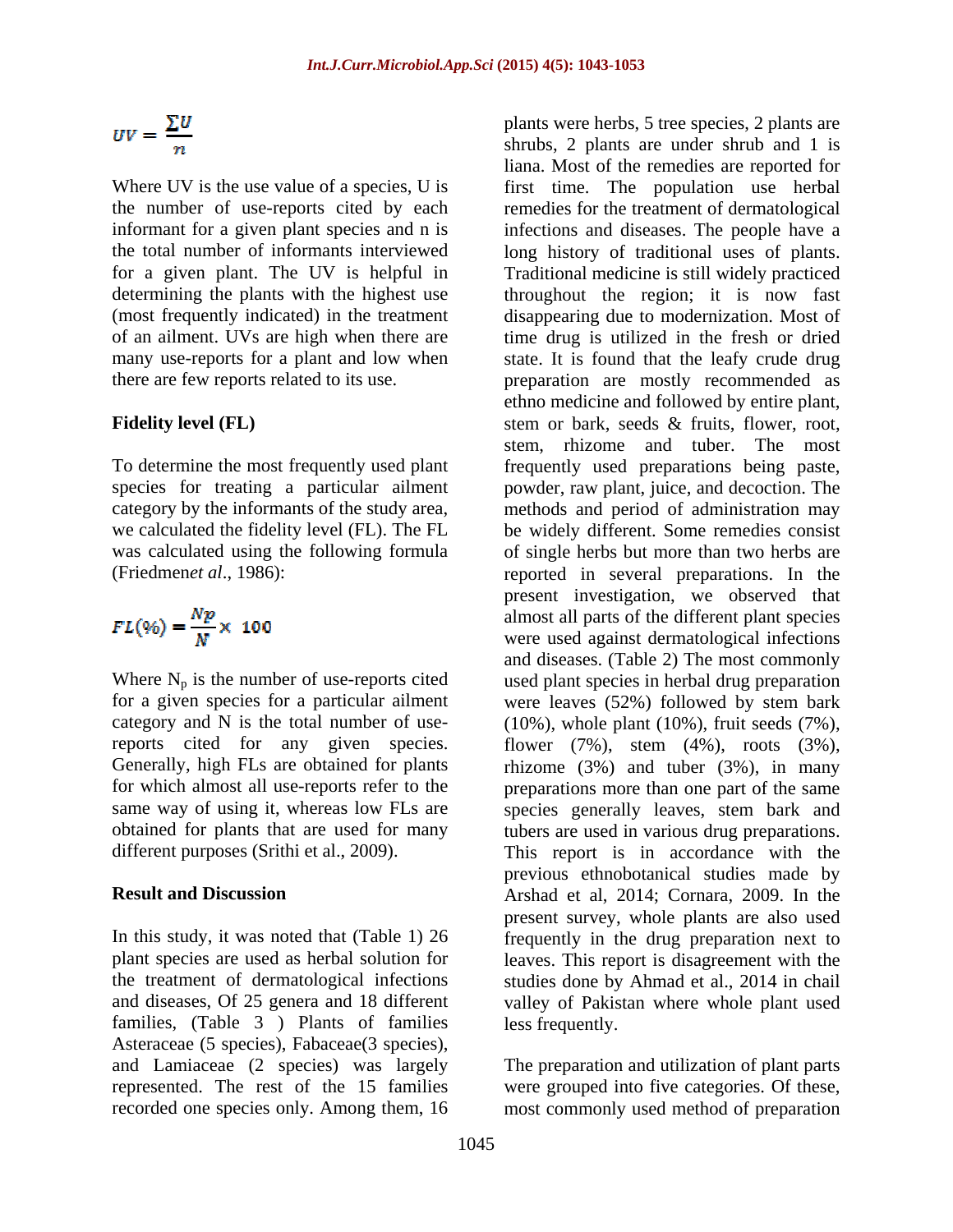was paste (20 records) followed by juice (4 contain a range of pharmacologically active records), powder (3 records) raw form compounds and poly-herbal treatment has (1record -taken as raw material of plant more healing power than single medicinal parts like leaves, fruits etc.), and decoction plant treatment, since each medicinal plant (1 record). Preparation of paste for the used in the mixture is a remedy treatment of ailments is a common practise among the other tribal people in India the world (Giday *et al.,* 2010). The paste medicinal plants prepared products by the local healers/community. The major routes oral (8%). Both oral and topical routes permit rapid physiological reaction of the

out of a single plant part or in mixture of several plant parts. In case of *Malayali* esculentus with 19use reports by Ignacimuthu *et al.,* 2008; Tabuti *et al*., 2010

effect than other (Giday *et al*., 2010). It is believed that the multiple prescriptions (Teklehaymanot *et al*., 2007).

(Ignacimuthu *et al*., 2006) and other parts of Kolli hills traditional healers too frequently was prepared by grinding the fresh or dried coconut oil, groundnut oil, goat milk and plant parts with water or oil. The decoction common salt to improve the acceptability was obtained by boiling the plant parts in and medicinal property of certain remedies water until the volume of the water reduced (Poonam and Singh, 2009). Water and hot to minimum or required amount. The water were commonly used for the methods of administration of traditional preparation of medicine. They were using of administration in the study area were to the patient depended on age, physical reported to be topical, oral/topical and oral. status and health conditions. Before giving Topical administration was most cited route treatment the condition of the patient was (61%) followed by oral/topical (31%) and observed deeply and then they gave the use some ingredients  $(Table 5)$ specific plant parts and specific dosages for the treatment of diseases and the dose given prepared medicines.

prepared medicines with the pathogens and The most commonly used species was raise its therapeutic power. *Leucas aspera* with 20 use reports by The medicinal arrangements were complete of 0.95, (Table 4) Other important plants traditional healers medicinal arrangements 21informants giving the second highest use multiple modes of preparation were value of 0.94. The following plants have dominating over the single mode of high use value were *Asystasia chelonoides* arrangements. Kolli hills traditional healers (19 use reports by 21informants with a use used more than two or three plant parts for value of 0.90), *Eclipta prostrata* (18 use the preparation of medicine in the treatment reports by 21 informants with a use value of of single or multiple ailments; the similar 0.86), *Tridax procumbens* (18use reports by findings were reported by several 21informants with a use value of 0.86), researchers (Teklehaymanot *et al*., 2007; *Cynoglossum zeylanicum* (17 use reports by and Upadhyay *et al.,* 2010). *Azadirachta indica* and *Senna auriculata* The frequent use of multiple plant remedies value of 0.76). The plants with very low use among the traditional healers could be value was *Ipomoea asarifolia* (4 use reports attributed to the belief of synergic reactions by 21informants with a use value of 0.19) where one plant could have a potentiating but the informants are regularly using the 21informants. giving the highest use value with high use value was *Abelmoschus esculentus* with 19use reports by 21informants with a use value of 0.81), (16 use reports by 21informants with a use plant in the treatments of wounds.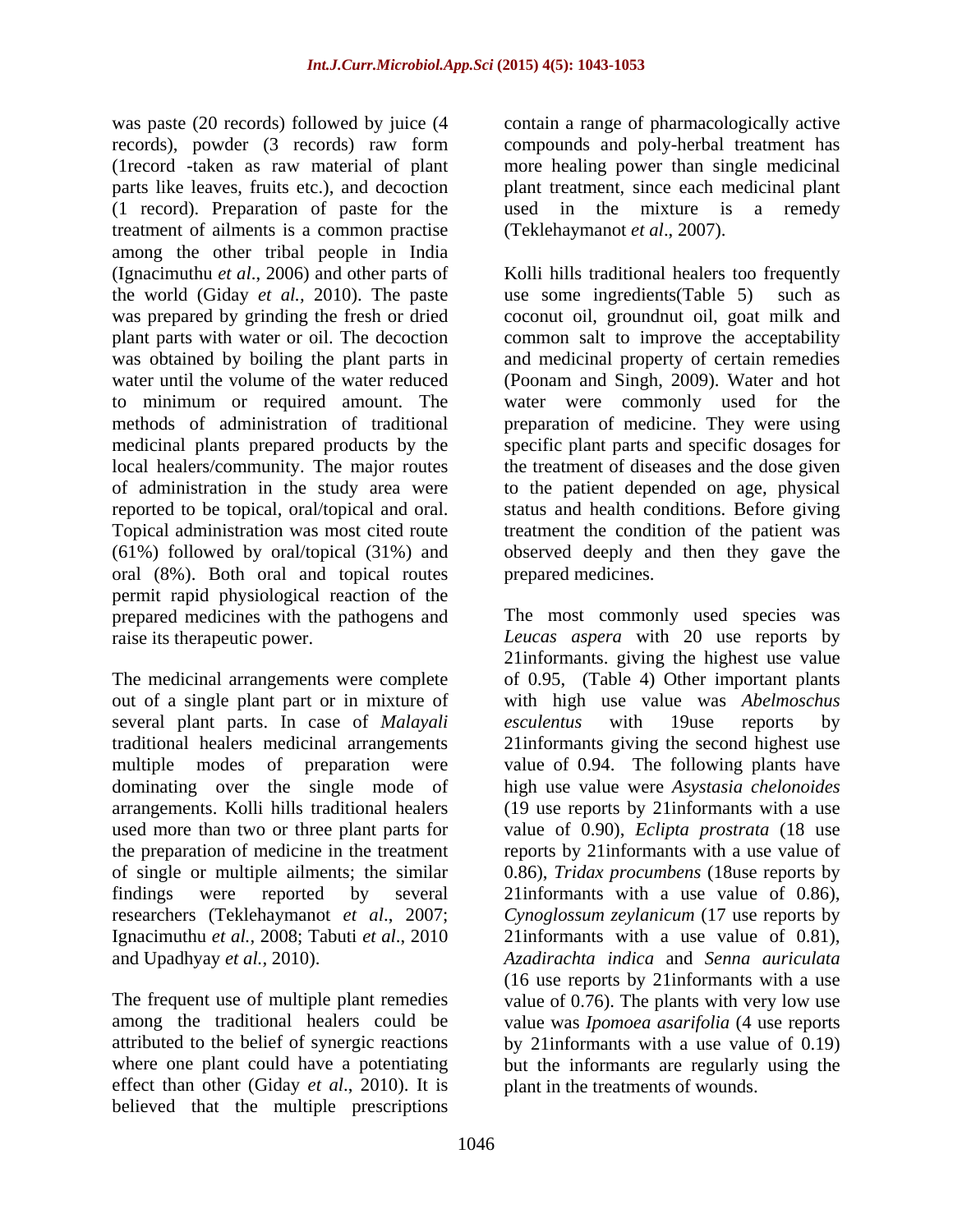| <b>Botanical Name</b>                                            | Family         | <b>Local Name</b>   | Life form    |
|------------------------------------------------------------------|----------------|---------------------|--------------|
| Abelmoschus esculentus (L.) Moench                               | Malvaceae      | Kasthuri vendai     | Under shrub  |
| Acacia caesia (L.) Willd.                                        | Fabaceae       | Nanjupatti          | Liana        |
| Acacia nilotica (L.) Willd. ex Del. subsp. indica (Benth) Brenan | Fabaceae       | Shikakaai           | Tree         |
| Acalypha indica L.                                               | Euphorbiaceae  | Kuppaimeni          | Herb         |
| Alangium salvifolium (L. f.) Wang.                               | Alangiaceae    | Alangi              | Tree         |
| Anisochilus carnosus (L. f.) Wall. ex Benth.                     | Lamiaceae      | Saetthupun thazhai  | Herb         |
| Argemone mexicana L.                                             | Papavaraceae   | Brumma thundu       | Herb         |
| Asystasia chelonoides Nees.                                      | Acanthaceae    | Sirugurunjan        | Herb         |
| Azadirachta indica A. Juss.                                      | Meliaceae      | Vembu               | Tree         |
| Bidens pilosa L.                                                 | Asteraceae     | <b>Ottaraichedi</b> | Herb         |
| Boerhavia diffusa L.                                             | Nyctaginaceae  | Mukkuratai          | Herb         |
| Calotropis gigantea (L.) R.Br.                                   | Apocynaceae    | Erukku              | <b>Shrub</b> |
| Citrus aurantifolia (Christm.) Swingle                           | Rutaceae       | Ezhumitchai         | Tree         |
| Cleome viscosa L.                                                | Capparaceae    | Naikadugau          | Herb         |
| Cymbidium aloifolium (L.) Sw.                                    | Orchidaceae    | Uttuchedi           | Herb         |
| Cynoglossum zeylanicum (Vahl ex Hornem.) Thunb. ex Lehm.         | Boraginaceae   | Vandugadi chedi     | Herb         |
| Eclipta prostrata (L.) L.                                        | Asteraceae     | Karisalanganni      | Herb         |
| Ficus racemosa L                                                 | Moraceae       | Athi                | Tree         |
| Gloriosa superba L.                                              | Colchicaceae   | Senganthal          | Herb         |
| Helianthus annuus L.                                             | Asteraceae     | Suriyakanthi        | Herb         |
| Ipomoea asarifolia (Desr.) Roem. & Schultes                      | Convolvulaceae | Sundangodi          | Herb         |
| Launaea nudicaulis (Linn.)Hook.f.                                | Asteraceae     | Ezhuthani poondu    | Herb         |
| Leucas aspera (Willd.) Link                                      | Lamiaceae      | Thumbai chedi       | Herb         |
| Mimosa pudica L.                                                 | Fabaceae       | Thottal surungi     | Under shrub  |
| Senna auriculata (L.) Roxb.                                      | Fabaceae       | Avvarai             | Shrub        |
| Tridax procumbens L                                              | Asteraceae     | Vettukaya Poondu    | Herb         |

# **Table.1** Ethnomedicinal plants used by Malayali tribal's in Kolli hills of Tamil Nadu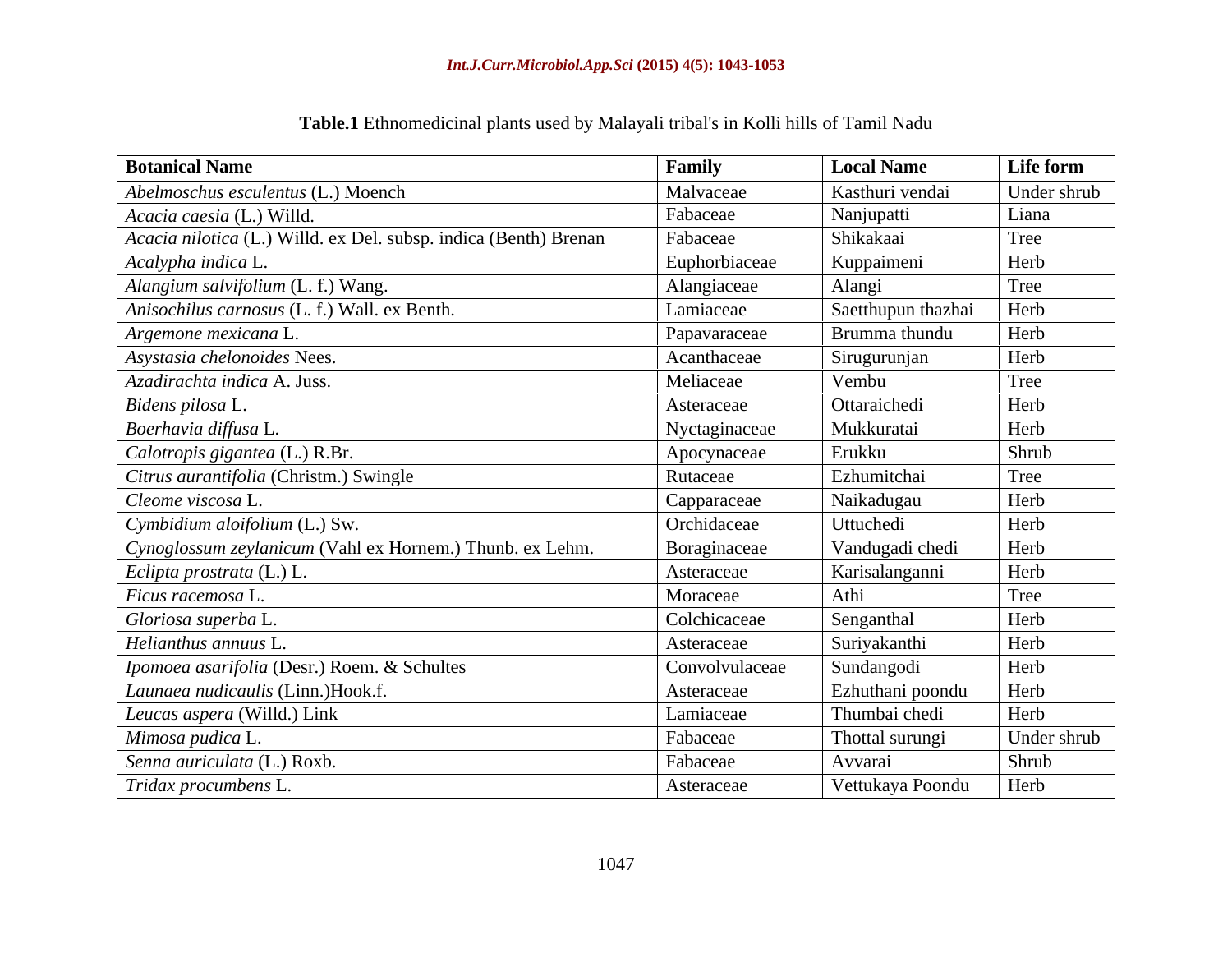| <b>Tubes Cook</b> parts, Freparation method and prode or approachon or barve jea plants in reom mills or Family France<br><b>Botanical Name</b> | <b>Part(s)</b> used | <b>Preparation</b> | <b>Application</b> |
|-------------------------------------------------------------------------------------------------------------------------------------------------|---------------------|--------------------|--------------------|
| Abelmoschus esculentus (L.) Moench                                                                                                              | Leaf, Flower        | Paste              | <b>Topical</b>     |
| Acacia caesia (L.) Willd.                                                                                                                       | Bark                | Paste              | Topical            |
| Acacia nilotica (L.) Willd. ex Del. subsp. indica (Benth) Brenan                                                                                | Stem bark           | Paste              | Topical            |
| Acalypha indica L.                                                                                                                              | Leaf                | Paste              | Topical            |
| Alangium salvifolium (L. f.) Wang.                                                                                                              | Leaf                | Powder, Paste      | Oral /Topical      |
| Anisochilus carnosus (L. f.) Wall. ex Benth.                                                                                                    | Leaf                | Paste              | Topical            |
| Argemone mexicana L.                                                                                                                            | Leaf                | Paste              | Topical            |
| Asystasia chelonoides Nees.                                                                                                                     | Whole plant         | Paste              | Topical            |
| Azadirachta indica A. Juss.                                                                                                                     | Leaf, Stem          | Paste, Raw         | Topical            |
| Bidens pilosa L.                                                                                                                                | Whole plant         | Paste              | Oral /Topical      |
| Boerhavia diffusa L.                                                                                                                            | Leaf                | Paste              | Oral               |
| Calotropis gigantea (L.) R.Br.                                                                                                                  | Leaf                | Paste              | Topical            |
| Citrus aurantifolia (Christm.) Swingle                                                                                                          | Fruit               | Juice              | Oral /Topical      |
| Cleome viscosa L.                                                                                                                               | Leaf                | Paste              | Topical            |
| Cymbidium aloifolium (L.) Sw.                                                                                                                   | Tuber               | Paste              | Topical            |
| Cynoglossum zeylanicum (Vahl ex Hornem.) Thunb. ex Lehm.                                                                                        | Whole plant         | Paste              | Topical            |
| $\vert$ <i>Eclipta prostrata</i> (L.) L.                                                                                                        | Leaf                | Powder             | Oral /Topical      |
| Ficus racemosa L.                                                                                                                               | Stem bark           | Juice              | Topical            |
| Gloriosa superba L.                                                                                                                             | Rhizome             | Paste              | Topical            |
| Helianthus annuus L.                                                                                                                            | Seed, Root          | Powder             | Oral /Topical      |
| Ipomoea asarifolia (Desr.) Roem. & Schultes                                                                                                     | Leaf                | Juice              | Oral /Topical      |
| Launaea nudicaulis (Linn.)Hook.f.                                                                                                               | Leaf                | Juice              | Oral               |
| Leucas aspera (Willd.) Link                                                                                                                     | Leaf                | Paste              | Topical            |
| Mimosa pudica L.                                                                                                                                | Leaf                | Paste              | Oral /Topical      |
| Senna auriculata (L.) Roxb.                                                                                                                     | Flower              | Decoction, Paste   | Oral /Topical      |
| $\mid$ Tridax procumbens L.                                                                                                                     | Leaf                | Paste              | Topical            |

**Table.2** Used parts, Preparation method and Mode of application of Surveyed plants in Kolli hills of Tamil Nadu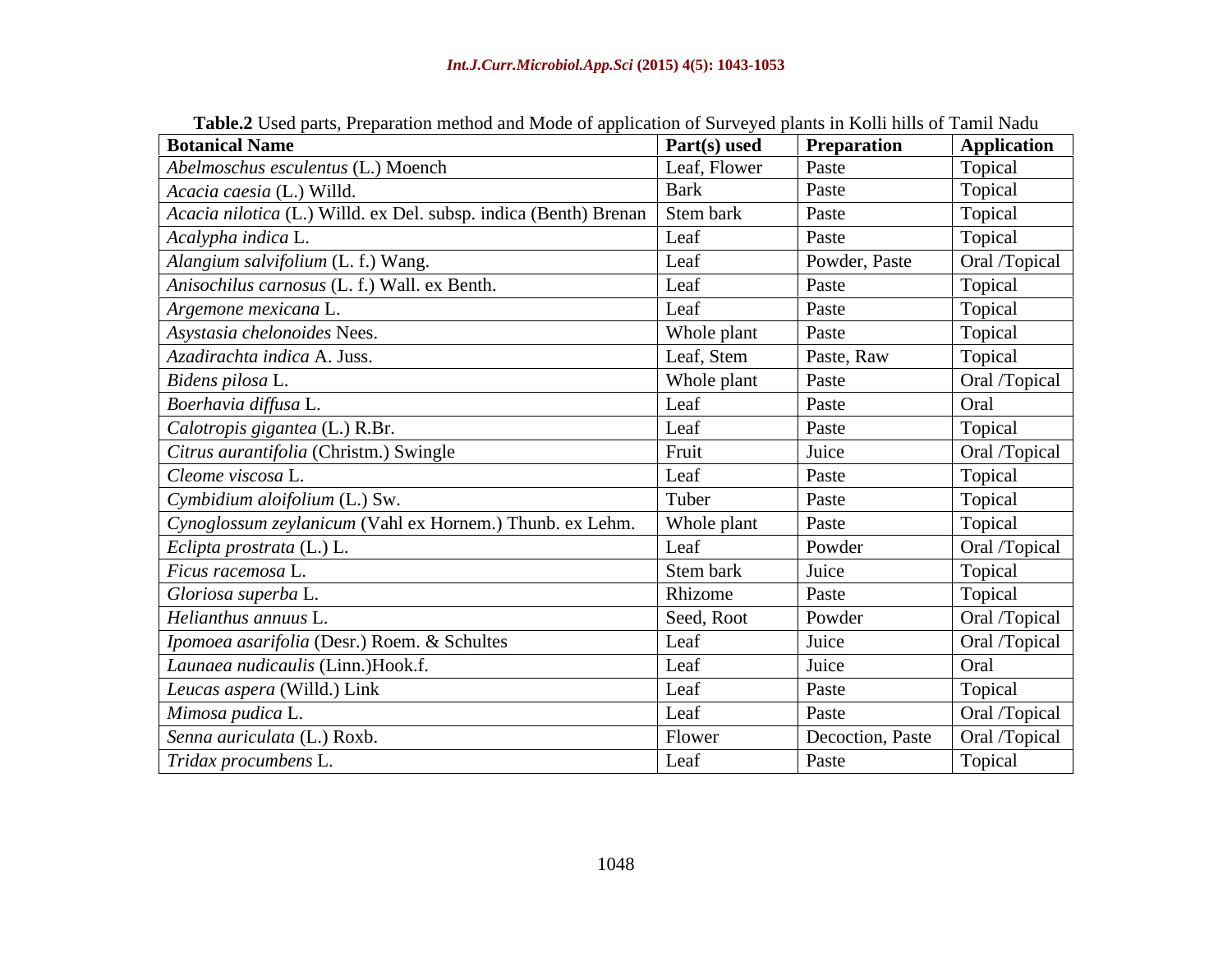| Family         | No. of genera  | Percentage     | No. of species  | Percentage |
|----------------|----------------|----------------|-----------------|------------|
| Asteraceae     | 5 <sup>5</sup> | 20             | $5\overline{)}$ | 19.23      |
| Fabaceae       | $\mathfrak{Z}$ | 12             | $\overline{4}$  | 15.38      |
| Apocynaceae    |                | $\overline{4}$ |                 | 3.84       |
| Alangiaceae    |                | $\overline{4}$ |                 | 3.84       |
| Acanthaceae    |                | $\overline{4}$ |                 | 3.84       |
| Euphorbiaceae  |                | $\overline{4}$ |                 | 3.84       |
| Papavaraceae   |                | $\overline{4}$ |                 | 3.84       |
| Lamiaceae      | $\overline{2}$ | 8              | 2               | 7.69       |
| Rutaceae       |                | $\overline{4}$ |                 | 3.84       |
| Nyctaginaceae  |                | $\overline{4}$ |                 | 3.84       |
| Capparaceae    |                | $\overline{4}$ |                 | 3.84       |
| Malvaceae      |                | $\overline{4}$ |                 | 3.84       |
| Moraceae       |                | $\overline{4}$ |                 | 3.84       |
| Meliaceae      |                | $\overline{4}$ |                 | 3.84       |
| Colchicaceae   |                | $\overline{4}$ |                 | 3.84       |
| Convolvulaceae |                | $\overline{4}$ |                 | 3.84       |
| Orchidaceae    |                | $\overline{4}$ |                 | 3.84       |
| Boraginaceae   |                | $\overline{4}$ |                 | 3.84       |
| <b>Total</b>   | 25             | <b>100</b>     | 26              | <b>100</b> |

**Table.3** Taxonomical diversity of medicinal plants in the study area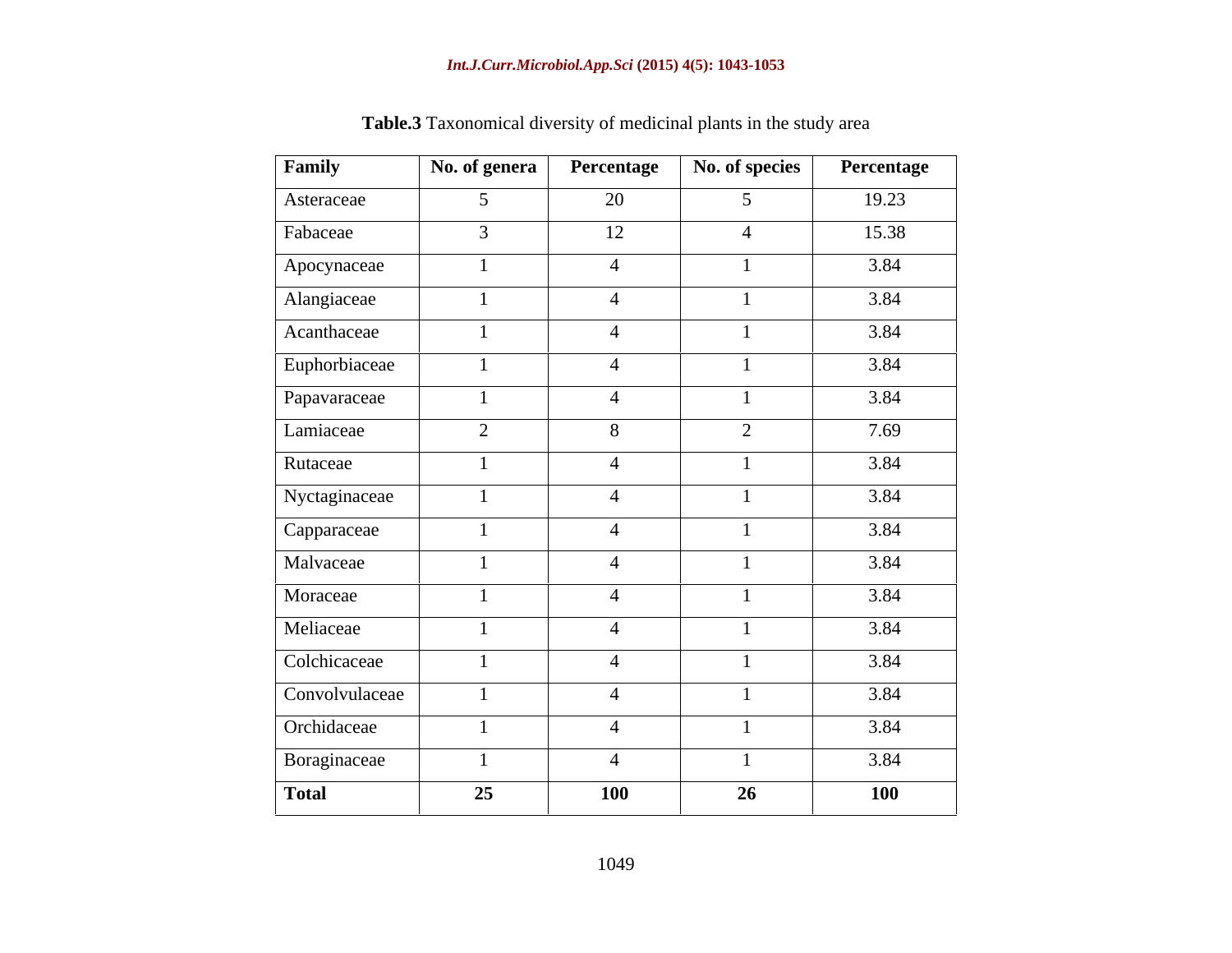| <b>Botanical name</b>  | Ailment category: No. of use-reports | Use value |
|------------------------|--------------------------------------|-----------|
| Abelmoschus esculentus | DID:13 (scabies)                     | 0.94      |
|                        | DID: 6(skin diseases)                |           |
| Acacia caesia          | DID: 14(skin diseases)               | 0.67      |
| Acacia nilotica        | DID:7(skin diseases)                 | 0.33      |
| Acalypha indica        | DID:13(skin diseases)                | 0.62      |
| Alangium salvifolium   | DID:12(skin diseases)                | 0.57      |
| Anisochilus carnosus   | DID:8(skin diseases)                 | 0.38      |
| Argemone mexicana      | DID:6(skin diseases)                 | 0.28      |
| Asystasia chelonoides  | DID:7(skin rashes)                   | 0.90      |
|                        | DID:3(skin diseases)                 |           |
|                        | DID:5(body irritation)               |           |
|                        | DID:4(swelling)                      |           |
| Azadirachta indica     | DID:16(skin diseases)                | 0.76      |
| Bidens pilosa          | DID:14(wounds)                       | 0.67      |
| Boerhavia diffusa      | DID:9(skin diseases)                 | 0.43      |
| Calotropis gigantea    | DID:12(tumours/hard swelling)        | 0.57      |
| Citrus aurantifolia    | DID:8(skin emollient)                | 0.38      |
| Cleome viscosa         | DID:11(wounds)                       | 0.52      |
| Cymbidium aloifolium   | DID:13(wounds)                       | 0.62      |
| Cynoglossum zeylanicum | DID:17(fungal infection on skin)     | 0.81      |
| Eclipta prostrata      | DID:18(skin diseases)                | 0.86      |
| Ficus racemosa         | $DID:12$ (cracks)                    | 0.57      |
| Gloriosa superba       | DID:9(wounds)                        | 0.43      |
| Helianthus annuus      | DID:10(allergy)                      | 0.47      |
| Ipomoea asarifolia     | DID:4(wounds)                        | 0.19      |
| Launaea nudicaulis     | DID:9(allergy)                       | 0.43      |
| Leucas aspera          | DID:20(skin diseases)                | 0.95      |
| Mimosa pudica          | DID:12(swelling)                     | 0.57      |
| Senna auriculata       | $DID:16$ (skin rashes)               | 0.76      |
| Tridax procumbens      | DID:18(wounds)                       | 0.86      |

**Table.4** Number of use-reports (ailment treated), Use value for commonly used medicinal plants

**Table.5** Ingredients added for the preparation of herbal medicines

| <b>Botanical name</b>                                          | Other plants added in drug preparation   Other ingredients added |               |
|----------------------------------------------------------------|------------------------------------------------------------------|---------------|
| Abelmoschus esculentus                                         | <i>Acorus calamus</i>                                            |               |
| Anisochilus carnosus                                           |                                                                  | Coconut oil   |
| Calotropis gigantea                                            |                                                                  | Groundnut oil |
| $\lfloor$ Cynoglossum zeylanicum $\lfloor$ Citrus aurantifolia |                                                                  |               |
| Eclipta prostrata                                              |                                                                  | Coconut oil   |
| Leucas aspera                                                  | Vitex negundo, Allium cepa                                       |               |
| Mimosa pudica                                                  | <i>Ipomoea asarifolia</i>                                        | Common salt   |
| Senna auriculata                                               | $\sim$ 0.000 mass $^{-1}$                                        | Goat milk     |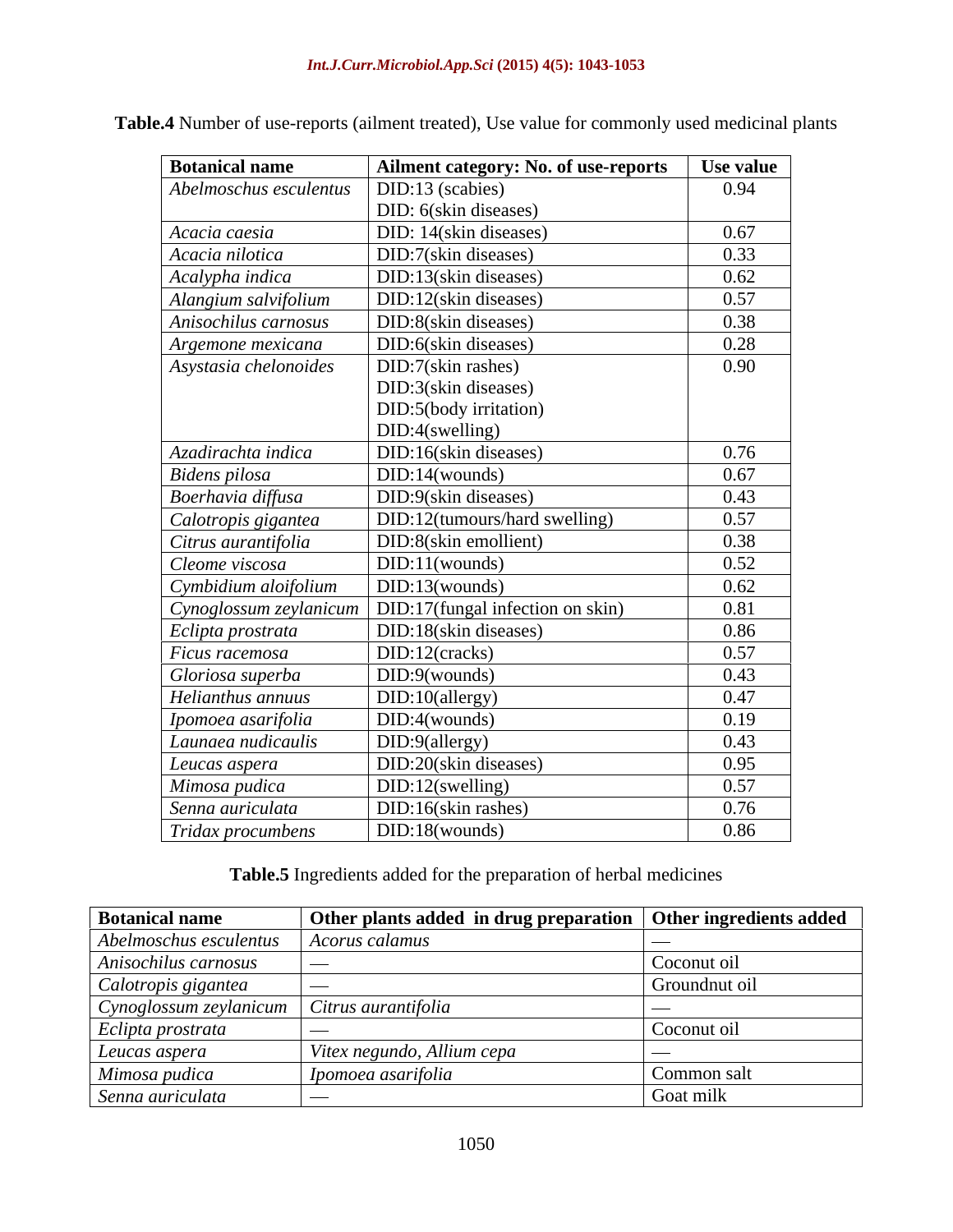#### *Int.J.Curr.Microbiol.App.Sci* **(2015) 4(5): 1043-1053**

| <b>Diseases</b>          | No. of use-reports $(Nur)$ | No. of taxa $(Nt)$ | (Fic) |
|--------------------------|----------------------------|--------------------|-------|
| Scabies                  | 13                         |                    |       |
| Skin Diseases            | 132                        | 12                 | 0.92  |
| <b>Skin Rashes</b>       | 23                         |                    | 0.95  |
| <b>Body Irritation</b>   | 05                         |                    |       |
| Swelling                 | 16                         |                    | 0.93  |
| Wounds                   | 69                         |                    | 0.93  |
| Tumours/Hard Swelling    | 12                         |                    |       |
| Skin emollient           | 08                         |                    |       |
| Fungal Infection on Skin | 17                         |                    |       |
| Cracks                   | 12                         |                    |       |
| Allergy                  | 19                         |                    | 0.94  |
| <b>Total</b>             | 326                        | $30^{\degree}$     |       |

# **Table.6** Informant consensus factor (Fic) for commonly used medicinal plants

\* A taxa may be reported in more than one ailment category

**Table.7** Fidelity Level(FL) values for common medicinal plants used by Kolli hills tribes

| Specific ailment         | Most preferred species | $\frac{\text{FL%}}{100}$ |
|--------------------------|------------------------|--------------------------|
| Allergy                  | Helianthus annuus      |                          |
|                          | Launaea nudicaulis     | 100                      |
| Hard swelling / Tumours  | Calotropis gigantea    | _____                    |
| Wounds                   | Tridax procumbens      | $\frac{100}{100}$        |
|                          | Bidens pilosa          | 100                      |
|                          | Cymbidium aloifolium   | 100                      |
|                          | Cleome viscosa         | 100                      |
|                          | Gloriosa superba       | 100                      |
|                          | Ipomoea asarifolia     |                          |
| Swelling                 | Mimosa pudica          | $\frac{100}{100}$        |
| Scabies                  | Abelmoschus esculentus | 100                      |
| Skin rashes              | Senna auriculata       |                          |
| Skin diseases            | $\mid$ Leucas aspera   | $\frac{100}{100}$        |
|                          | Eclipta prostrata      | 100                      |
|                          | Azadirachta indica     | 100                      |
|                          | Acacia caesia          | 100                      |
|                          | Acalypha indica        | 100                      |
|                          | Alangium salvifolium   | 100                      |
|                          | Boerhavia diffusa      | 100                      |
|                          | Anisochilus carnosus   | 100                      |
|                          | Acacia nilotica        | 100                      |
|                          |                        | 100                      |
|                          | Argemone mexicana      |                          |
| Body irritation          | Asystasia chelonoides  | $\frac{26.31}{100}$      |
| Skin emollient           | Citrus aurantifolia    |                          |
| Fungal infection on skin | Cynoglossum zeylanicum | 100                      |
| Crack                    | Ficus racemosa         | 100                      |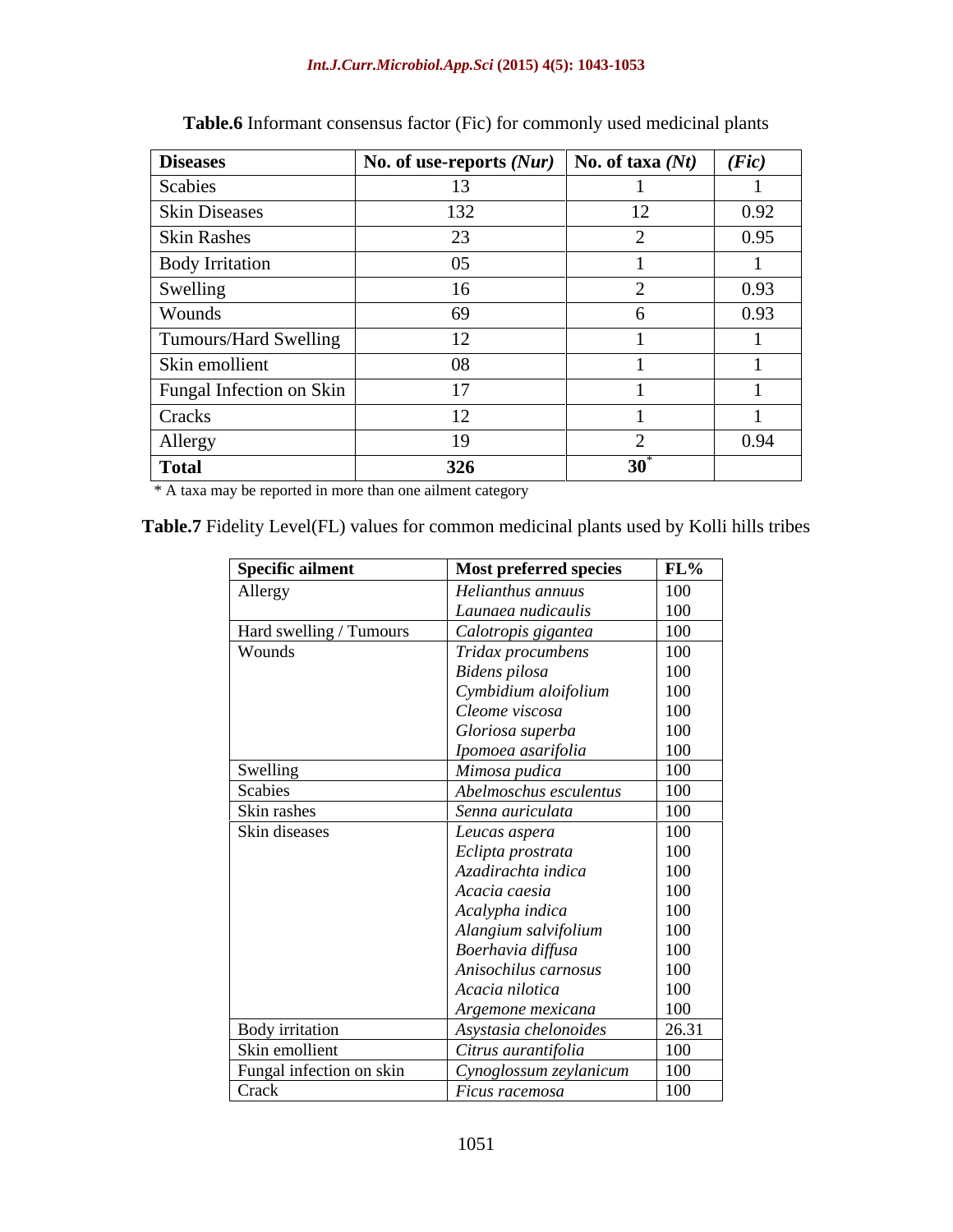In general, scarce availability of the plants plants with highest FL of 100% were hills, in the present study plants reported Bidens pilosa, Cymbidium aloifolium, *Argemone mexicana* and *Acacia nilotica* (7

Commonly *Fic* of local knowledge for disease treatment depended on the *Argemone mexicana, Citrus aurantifolia,* availability of the plant species in the study Cynoglossum zeylanicum and Ficus area (Raja Kumar and Shivanna, 2009). The *F<sub>ic</sub>* values in our study are ranged from 0.92 plants indicated the 100% choice of the to 1. (Table 6)The use categories were skin interviewed informants for treating specific diseases (132 use reports, 12 plant species), ailments and this could be an indication of wounds (69 use reports 6 plant species), skin their healing potential. In support to our rashes (23 use reports 2 plant species) and allergy (19 use reports, 2 species). In the *hirta, Mimosa pudica* for dermatological present study, scabies, body irritation, infections and diseases among the herbal tumour/hard swelling, skin emollient, fungal healers in Kani tribals in Tirunelveli hills infection on skin and cracks had the highest *Fic* of 1. The least agreement between the informants was observed in skin rashes with a *Fic* of 0.95 followed by allergy with a *Fic* of 0.94, swelling and wounds with a *Fic* of 0.93. Thus the study indicate the degree of knowledge shared by the users in the study (SERB), Department of Science and area regarding the use of medicinal plants in Technology, New Delhi, India the treatment of ailments are high. Skin (No.SB/FT/LS-141-2012) for their financial diseases had the lowest  $F_{ic}$  of 0.92, but this category rank first in the number of use reports (132) and number of taxa (12) attributed to this category. It may be lack of communication among the informants in the study area who are practicing these categories (Raja Kumar and Shivanna,  $2009$ ). Analysis Botanical survey of India,

highlight the most important plants in each ailments (Table 7). Of the reported plants, 25 species had highest fidelity level of 100% most of which were used in single ailment  $10, p. 13$ . category with multiple informants. The Ayyanar, M., Ignacimuthu, S., 2011.

in the study area leads them to low UV *Helianthus annuus, Launaea nudicaulis,*  (Rokaya *et al*., 2010) as in the case of Kolli *Calotropis gigantea,Tridax procumbens,* with a low use value (6 use reports by 21 *Cleome viscosa, Gloriosa superba, Ipomoea* informants with a UV of 0.28) were *asarifolia, Mimosa pudica, Abelmoschus* use reports by 21 informants with a UV of *aspera, Eclipta prostrata, Azadirachta* 0.33) *indica, Acacia caesia, Acalypha indica, Bidens pilosa, Cymbidium aloifolium, esculentus, Senna auriculata, Leucas Alangium salvifolium, Boerhavia dif usa, Anisochilus carnosus, Acacia nilotica, Cynoglossum zeylanicum* and *Ficus racemosa.* The maximum FL for the above plants indicated the 100% choice of the study. 100% FL was reported in *Euphorbia*  (Ayyanar and Ignacimuthu, 2011).

### **Acknowledgement**

Dr.T.Francis Xavier is wish to thank the Science and Engineering Research Board (SERB), Department of Science and Technology, New Delhi, India support in the form of Young Scientist Grant (Start-up Grant).

# **References**

- A.N. Henry, G.R. Kumari and V. Chitra, 1987. Flora of Tamilnadu, India, Series I: Southern Circle, Coimbatore.
- Analysed ailments with major agreements to Arshad, M., Ahmed, M., Ahmed, E., Saboor, A., Little during the contract of the contract of the contract of the contract of the contract of the contract of the contract of the con Arshad, M ., Ahmed, M., Ahmed, E., Saboor, A., Abbas, A., Sadiq, S, 2014. An ethnobiological study in Kala Chitta hills of Pothwar region, Pakistan: multinomial logit specification, J Ethnobiol Ethnomed, 10, p. 13.
	- Ayyanar, M., Ignacimuthu, S., 2011. Ethnobotanical survey of medicinal plants